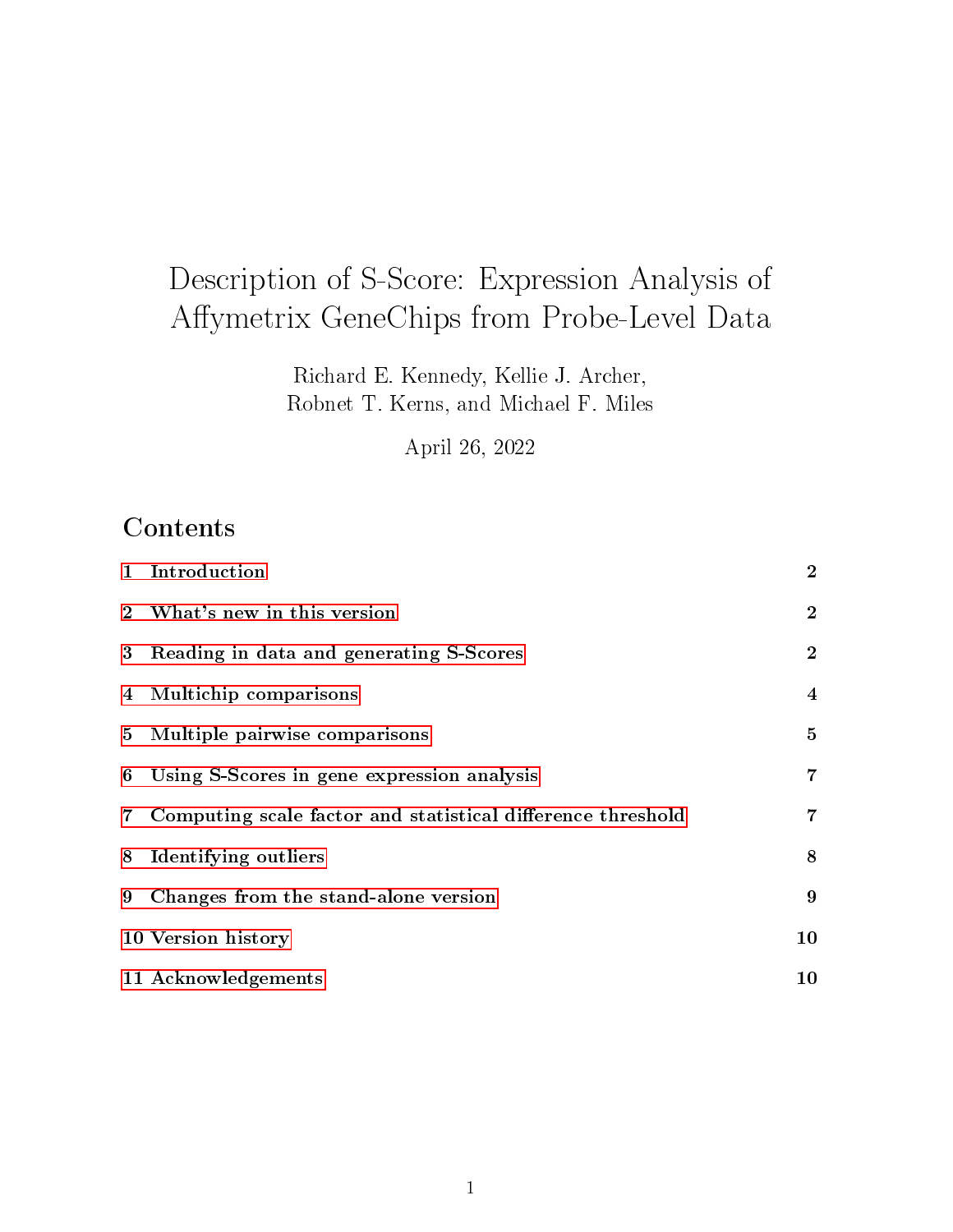#### <span id="page-1-0"></span>1 Introduction

The S-Score algorithm described by [Zhang et al.](#page-10-0) [\(2002\)](#page-10-0) and [Kerns et al.](#page-9-2) [\(2003\)](#page-9-2) is a novel comparative method for gene expression data analysis that performs tests of hypotheses directly from probe level data. It is based on a new error model in which the detected signal is assumed to be proportional to the probe pair signal for highly expressed genes, but assumed to approach a background level (rather than 0) for genes with low levels of expression. This model is used to calculate relative change in probe pair intensities that converts probe signals into multiple measurements with equalized errors, which are summed over a probe set to form the significance score (S-Score). Assuming no expression differences between chips, the S-Score follows a standard normal distribution. Thus, p-values can be easily calculated from the S-Score, and a separate step estimating the probe set expression summary values is not needed. Furthermore, in comparisons of dilution and spike-in microarray datasets, the S-Score demonstrated greater sensitivity than many existing methods, without sacrificing specificity [\(Kennedy et al., 2006a\)](#page-9-3). The *sscore* package [\(Kennedy et al., 2006b\)](#page-9-4) implements the S-Score algorithm in the R programming environment, making it available to users of the Bioconductor<sup>[1](#page-1-3)</sup> project.

#### <span id="page-1-1"></span>2 What's new in this version

This release has minor changes for compatibility with the ExpressionSet data class, as well as minor bug fixes.

### <span id="page-1-2"></span>3 Reading in data and generating S-Scores

Affymetrix data are generated from GeneChips® by analyzing the scanned image of the chip (stored in a \*.DAT file) to produce a \*.CEL file. The \*.CEL file contains, among other information, a decimal number for each probe on the chip that corresponds to its intensity. The S-Score algorithm compares two GeneChips by combining all of the probe intensities from a probeset (typically 11 to 20) into a single summary statistic for each gene. The *sscore* package processes the data obtained from \*.CEL files, which must be loaded into R prior to calling the SScore function. Thus, the typical sequence of steps to accomplish this is as follows:

- 1. Create a directory containing all \*.CEL files relevant to the planned analysis.
- 2. If using Linux / Unix, start R in that directory.
- 3. If using the Rgui for Microsoft Windows, make sure your working directory contains the \*.CEL files (use "File  $\geq$  Change Dir" menu item).

<span id="page-1-3"></span> $^1$ <http://www.bioconductor.org/>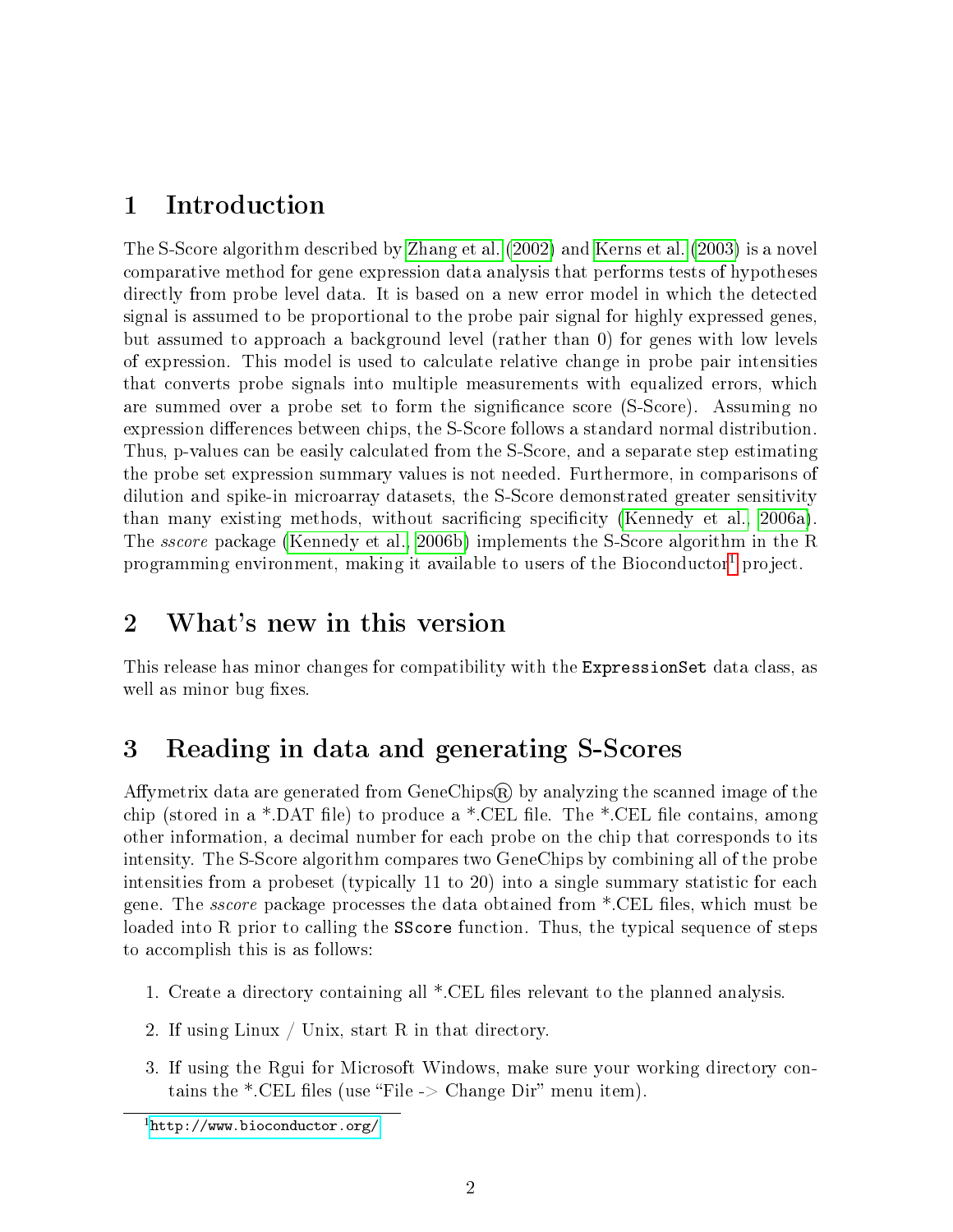4. Load the library.

```
> library(sscore)
> options(width=60)
> library(affydata)
```
5. Read in the data and create an expression set.

Both of the functions SScore and SScoreBatch operate on an AffyBatch object containing all of the relevant information from the \*.CEL files. Additional information regarding the ReadAffy function and detailed description of the structure of  $^*$ .CEL files can be found in the *affy* vignette. Note that, even though the intensities have been loaded into R, SScore will still need direct access to the  $*$ .CEL files later to obtain the information about outliers. If a copy of the  $\ast$ . CEL files is not available when SScore is called, an error may result.

The SScore and SScoreBatch functions return an object of class ExpressionSet. (The class ExpressionSet is described in the Biobase vignette.) The S-Score values are returned in the exprs slot. The following examples illustrate the *sscore* package with the results of the S-Score analysis for the Dilution data set included with the  $affy data$ package. Due to the nature of this dataset, \*.CEL files are not included and computation fo the SF and SDT data (as described below) cannot be performed.

A basic S-Score analysis is generated using the SScore function:

```
> data(Dilution) ## get the example data
> ## get the path to the package directory
> pathname <- system.file("doc",package="sscore")
> cel \leq Dilution[, c(1,3)]
> ## only need the first 2 samples per condition
> SScore.basic <- SScore(cel,celfile.path=pathname,
+ SF=c(4.46,5.72),SDT=c(57.241,63.581),rm.extra=FALSE)
```
and the first few S-Score values are

> exprs(SScore.basic)[1:20]

[1] -0.456881232 1.201785056 1.167657431 -0.644052314 [5] -0.918102279 -0.151458708 0.004924887 1.397271888 [9] -2.135317520 -0.621832098 -0.142922922 0.771029168 [13] 0.743589518 1.680697421 0.591378144 -1.488923283 [17] -1.723861195 -1.064468884 0.323086069 -0.921048258

Optional parameters for SScore include:

celfile.path  $\sim$  character string giving the directory in which the \*.CEL files are stored. If a directory is not specified, the current working directory is used.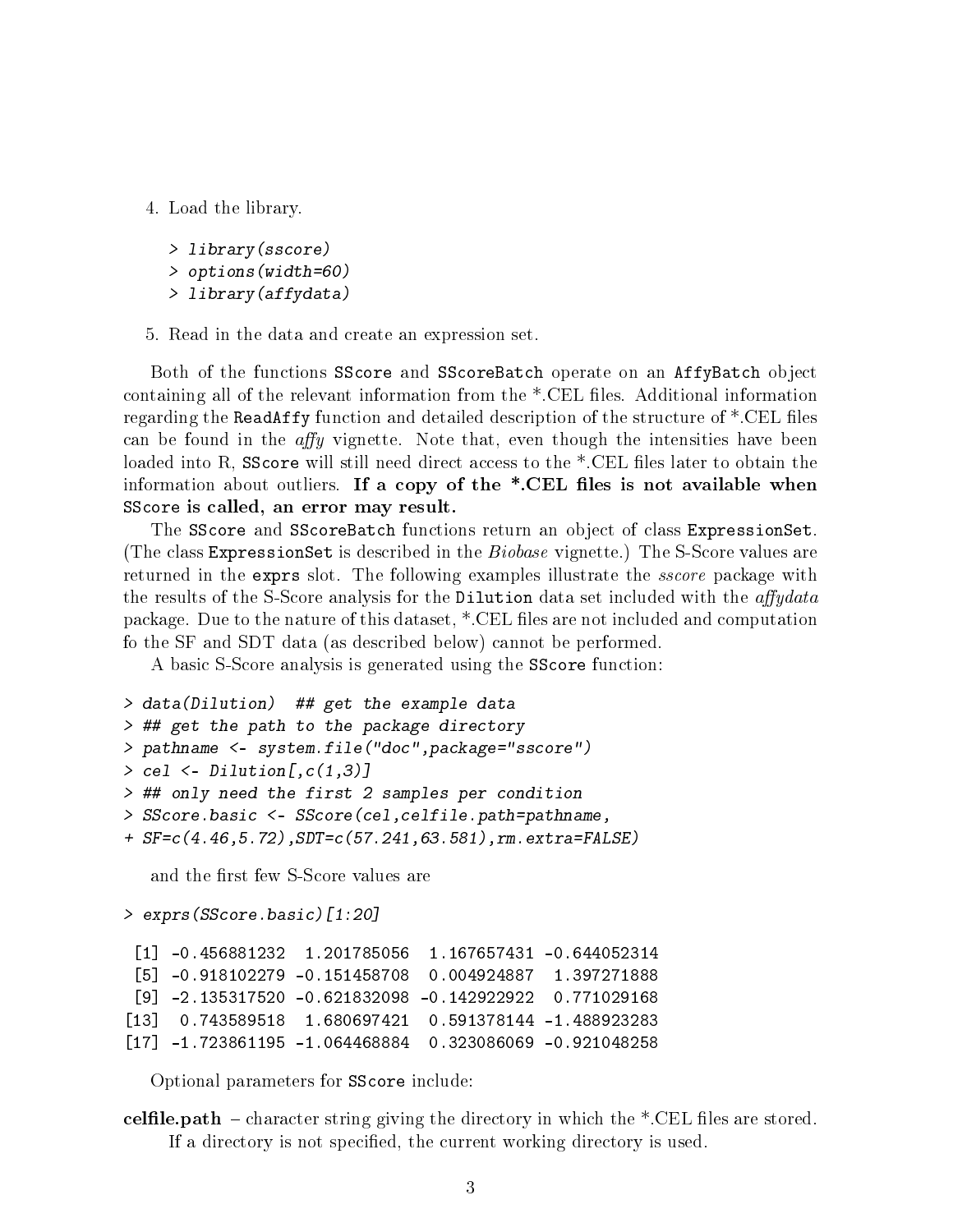- celfile.names character vector giving the filenames of the \*.CEL files corresponding to the columns of the AffyBatch object. If filenames are not specified, the sample names of the AffyBatch object are used.
- ${\bf S}{\bf F},\,{\bf SDT}\,$  the Scale Factor and Standard Difference Threshold. Each is a vector with length equal to the number of columns in the AffyBatch object, and contains a numeric value for each chip. The Scale Factor is used to scale each intensity to a target background value, with the default of 500 (as used by the Affymetrix GeneChip Operating Software [GCOS]). The Standard Difference Threshold is used as an estimate of background noise, and is equal to the standard deviation for the lowest 2% of intensities on a chip. These values are available from the Affymetrix GCOS output, or may be calculated by the SScore function.
- rm.outliers, rm.mask, rm.extra These are logical values used to exclude certain probes from the S-Score calculations. These options perform the same as they do in the ReadAffy function, which it calls. rm. outliers excludes all probes designated as outliers in the  $*.$ CEL file.  $rm.m.$ mask excludes all probes designated as masked in the \*.CEL file. rm. extra removes both outlier and mask probes, and overrides rm. outliers and rm. mask if these are specified.
- digits  $-$  a numeric value that specifies the number of significant decimal places for the S-Score and CorrDiff values, which are rounded as needed. The default uses full precision with no rounding. The output from the stand-alone version of the S-Score uses digits=3.
- **verbose**  $-$  a logical value indicating whether additional information on the analyses is printed. This includes the chip type, sample names, values of alpha and gamma, and the SF and SDT values.

#### <span id="page-3-0"></span>4 Multichip comparisons

Beginning with release 1.7.0, the SScore function is capable of comparing two classes where each class includes replicates. As with previous releases, only two class comparisons are available. The multichip comparisons are performed by adding a classlabel vector which distinguishes classes, similar to that of the *multtest* package. The vector classlabel describes to which class each GeneChip belongs. Its length is equal to the number of chips being compared, with each element containing either a 0 or a 1, indicating class assignment. Thus, the assignment

> labels <- c(0,0,0,1,1,1)

would compare the first three chips to the last three chips. (Note that the number of chips in the two classes being compared do not have to be equal.) If the classlabel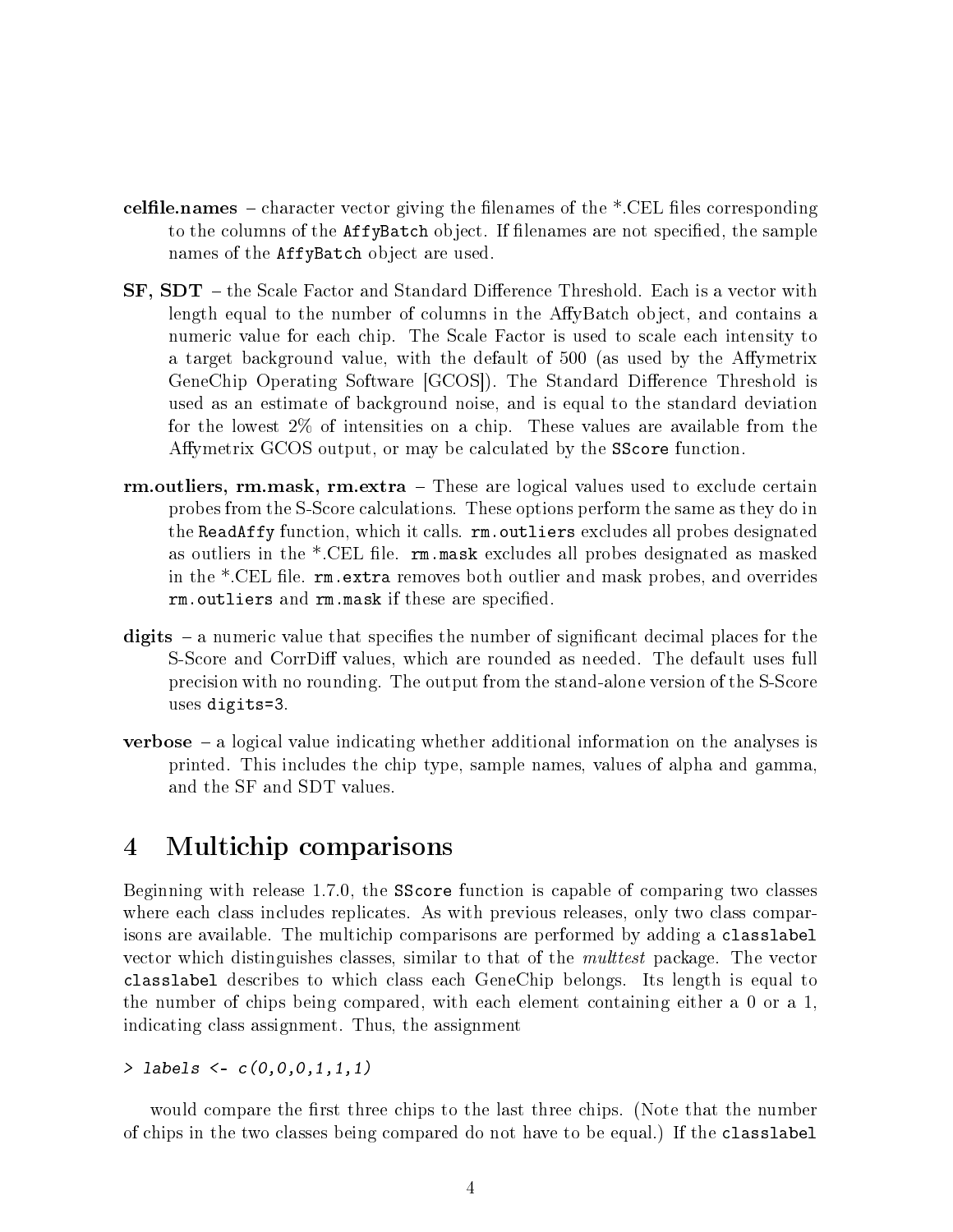parameter is not specified, it defaults to a two-chip comparison for compatibility with previous versions of SScore.

An example of a multichip S-Score comparison would be

```
> data(Dilution)
> pathname <- system.file("doc",package="sscore")
> cel <- Dilution
> SScore.multi <- SScore(cel,classlabel=c(0,0,1,1),
+ SF=c(4.46,6.32,5.72,9.22),SDT=c(57.241,53.995,63.581,
+ 69.636),celfile.path=pathname,rm.extra=FALSE)
```
and the first few S-Score values are

> exprs(SScore.multi)[1:20]

```
[1] 0.6243332 1.7195570 0.9667666 -0.2993475 -0.9249448
[6] 1.5786197 -0.1658512 2.1431512 -2.7207101 -0.4010540
[11] 0.5236953 0.6283698 1.1199451 1.3237946 0.7159979
[16] -1.7620347 -1.7987401 -0.3079212 0.5429998 -0.4086409
```
The other parameters of SScore remain unchanged. The output data from the multichip comparison are still standard S-Scores, i.e., they still follow a Normal $(0,1)$ distribution and may be converted to p-values as described below.

#### <span id="page-4-0"></span>5 Multiple pairwise comparisons

Previous versions of the SScore function calculated the S-Score values for one pair of chips (i.e. a single two-chip comparison). However, for many experiments, several chips need to be compared. This can be done using the SScoreBatch function, which automates the process of making several two-chip comparisons. The setup and options for SScoreBatch are very similar to SScore.

The SScoreBatch function has an additional parameter, the compare matrix, which specifies the pairs of chips to compare. It is an  $N \times 2$  matrix, where N is the number of comparisons being made. Each row contains the column number of the chips in the AffyBatch object that are being compared. For example, if the compare matrix is set up as

|                    | [1,] | [2,] |
|--------------------|------|------|
| $[\,,1]$           | 2    | 5    |
| $[ \, , 2]$        | 2    | 6    |
| [,3]               | 5    | 9    |
| $[\, ,4]$          | 10   | 2    |
| $\lceil .5 \rceil$ | 5    | 7    |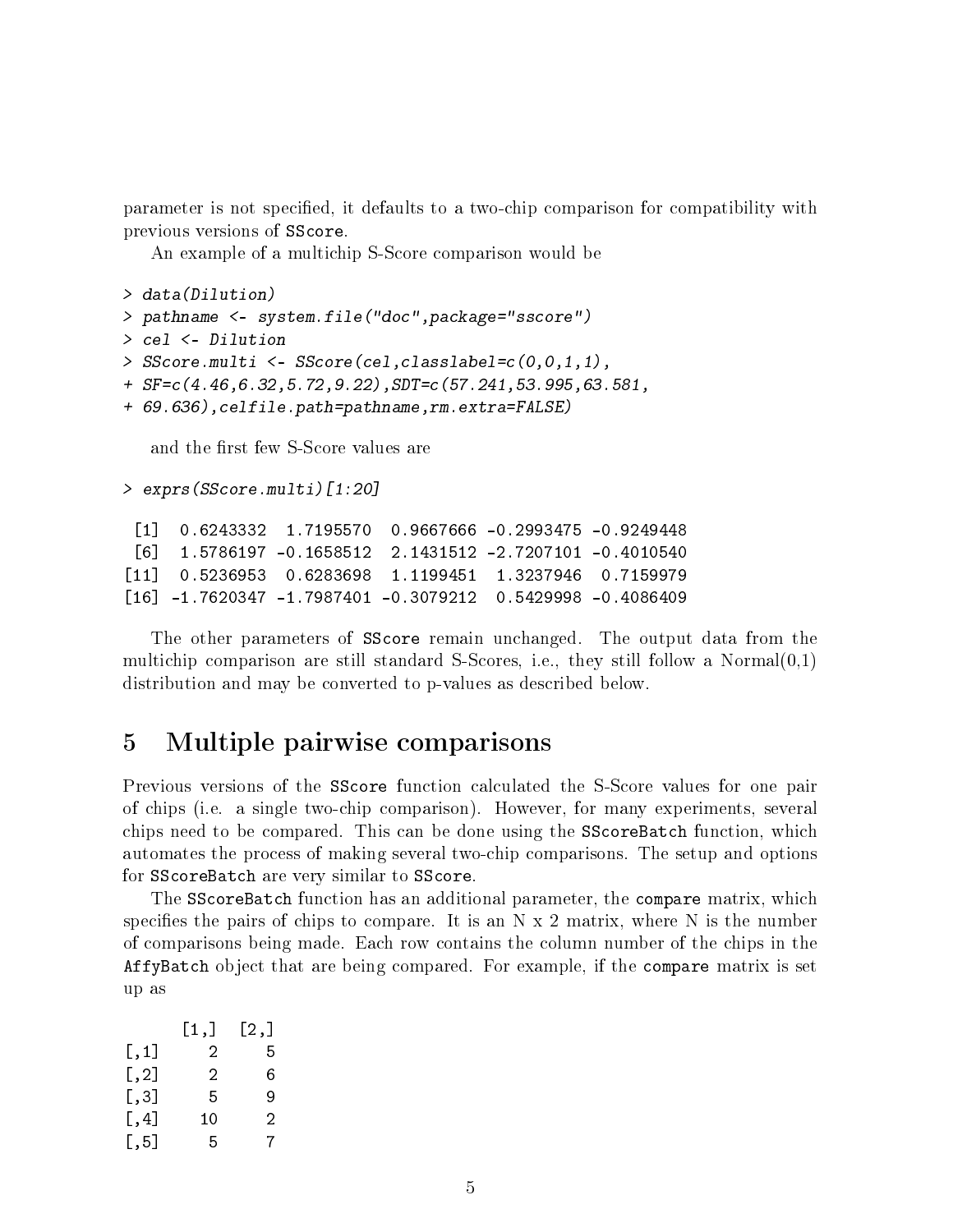| $[$ ,6]               | 10 | 8  |
|-----------------------|----|----|
| $\left[ 7, 7 \right]$ | 9  | 4  |
| [,8]                  | 1  | 2  |
| $[$ , 9]              | 3  | 10 |

The first comparison made is between the chips in columns 2 and 5 of the  $AffyBatch$ object; the second comparison made is between the chips in columns 2 and 6; the third comparison made is between the chips in columns 5 and 9; and so forth. If the compare matrix has more than two columns, only the first two columns will be used for identifying the GeneChips in the AffyBatch object to be compared.

Each column of eset will contain the results of a single two-chip comparison. The first column of eset will contain the comparison corresponding to the first row of the compare matrix, the second column of eset will contain the comparison corresponding to the second row of the compare matrix, and so forth.

A basic S-Score analysis using SScoreBatch is generated using the commands:

```
> data(Dilution)
```

```
> pathname <- system.file("doc",package="sscore")
```

```
> compare \leq matrix(c(1,2,1,3,1,4), ncol=2, byrow=TRUE)
```
- > SScoreBatch.basic <- SScoreBatch(Dilution,compare=compare,
- + SF=c(4.46,6.32,5.72,9.22),SDT=c(57.241,53.995,63.58,169.636),
- + celfile.path=pathname,rm.extra=FALSE)

and the first few S-Score values are

#### > exprs(SScoreBatch.basic)[1:10,]

|              | Chip 1 vs 2   | Chip 1 vs 3    | Chip 1 vs 4    |
|--------------|---------------|----------------|----------------|
| $1000$ _at   | 0.02470422    | $-0.457308566$ | 2.069884875    |
| $1001$ _at   | $-0.35329047$ | 1.201978543    | 1.029368680    |
| $1002_f$ _at | 0.93159010    | 1.167838856    | 1.037607850    |
| $1003$ _s_at | 0.11736867    | $-0.644545046$ | 0.009928982    |
| $1004$ _at   | 0.68014346    | $-0.918701637$ | 0.088110534    |
| $1005$ _at   | $-2.08584651$ | $-0.151773936$ | 0.883104329    |
| $1006$ _at   | 0.54733837    | 0.004665505    | 0.333656840    |
| $1007$ _s_at | 0.16752329    | 1.397538814    | 2.106257809    |
| $1008$ _f_at | 0.70457816    | $-2.136371809$ | $-1.456303050$ |
| 1009 at      | 0.60503351    | $-0.622318234$ | 0.786350475    |

Other parameters for SScoreBatch are identical to SScore.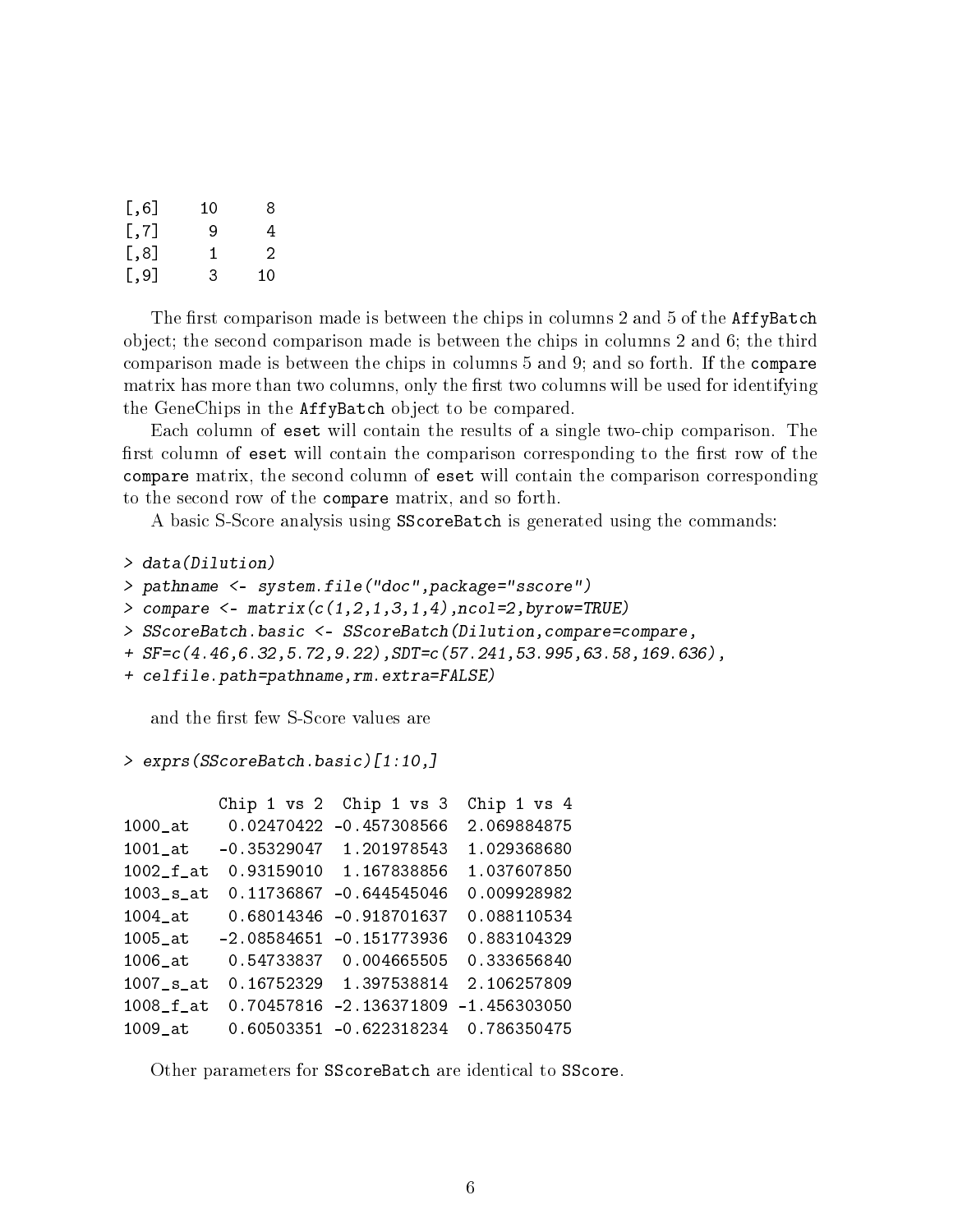#### <span id="page-6-0"></span>6 Using S-Scores in gene expression analysis

Under conditions of no differential expression, the S-Scores follow a standard normal (Gaussian) distribution with a mean of 0 and standard deviation of 1. This makes it straightforward to calculate p-values corresponding to rejection of the null hypothesis and acceptance of the alternative hypothesis of differential gene expression. Cutoff values for the S-Scores can be set to achieve the desired level of signicance. As an example, an absolute S-Score value of 3 (signifying 3 standard deviations from the mean, a typical cutoff value) would correspond to a p-value of 0.003. Under this scenario, the significant genes can be found as:

```
> sscores <- exprs(SScore.basic) ## extract the S-Score values
> ## find those greater than 3 SD
> signif <- geneNames(Dilution)[abs(sscores) >= 3]
```
Similarly, the p-values can be calculated as:

```
> sscores <- exprs(SScore.basic) ## extract the S-Score values
> p.values.1 <- 1 - pnorm(abs(sscores)) ## find the corresponding
                        > ## one-sided p-values
> p. values.2 <- 2*(1 - pnorm(abs(sscores))) ## find the corresponding
> ## two-sided p-values
```
The S-Score algorithm does account for the correlations among probes within a twochip comparison. However, it does not adjust p-values for multiple comparisons when comparing more than one pair of chips.

### <span id="page-6-1"></span>7 Computing scale factor and statistical difference threshold

The SScore and SScoreBatch functions call the function computeSFandSDT to compute the values for the Scale Factor (SF) and Statistical Difference Threshold (SDT) if these are not supplied by the user. computeSFandSDT is an internal function that generally will not be called or modified.

The calculations for the SF and SDT are performed as described in the Affymetrix Statistical Algorithms Description Document (Affymetrix, 2002) and implemented in the Affymetrix (using  $SDT = 4 * RawQ * SF$ ). The calculation of these values can be both time- and memory-intensive; it is recommended that the user supply these values from the Affymetrix MAS5 or GCOS Metrics table whenever possible. Alternatively, computeSFandSDT may be called directly to obtain the SF and SDT values for each \*.CEL file, which are then supplied by the user in subsequent calls to SScore. The calculations for each  $*$ .CEL file are independent. If memory is not sufficient to allow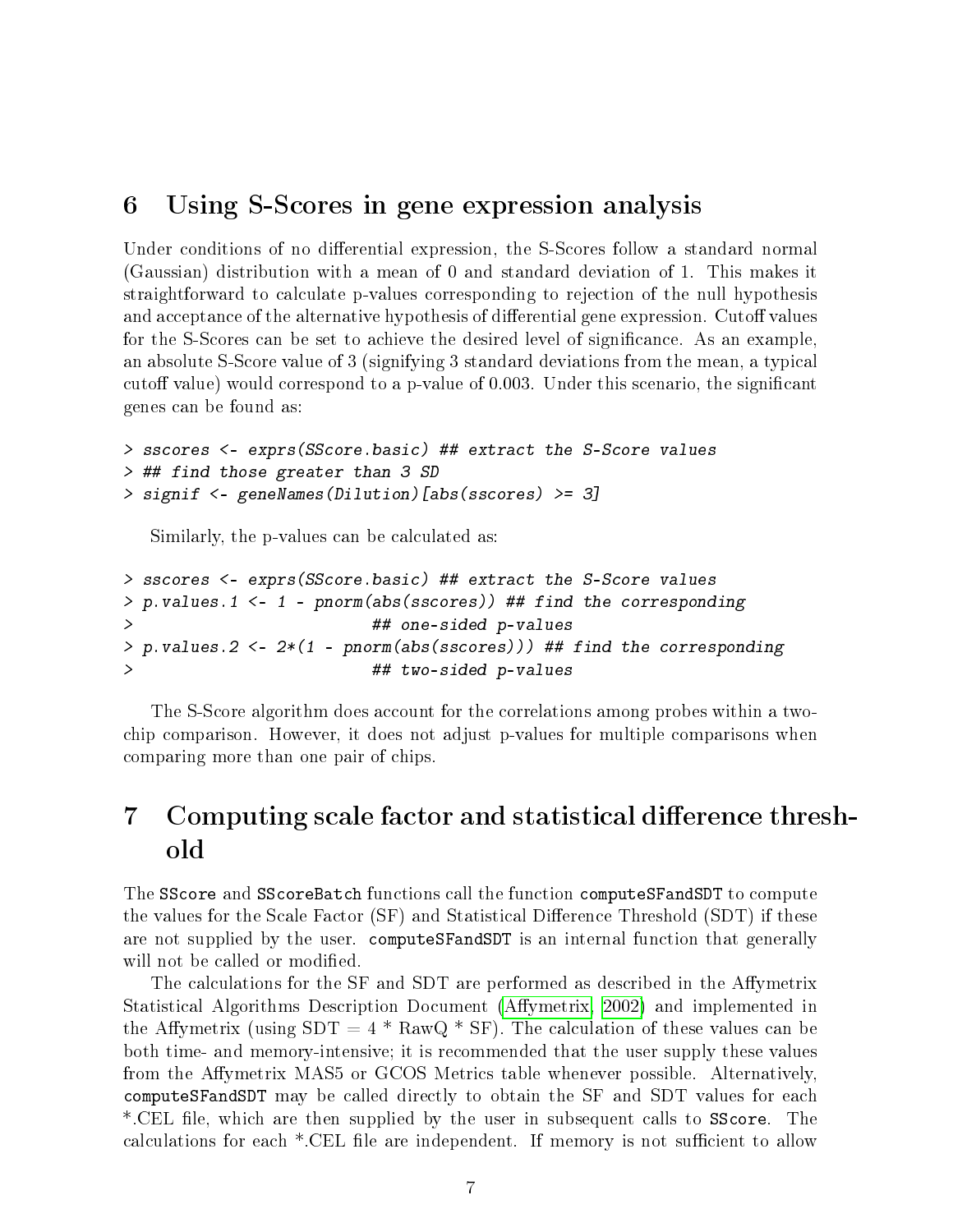computation of all SF and SDT values simultaneously, the  $*$ .CEL files may be broken into smaller batches; identical results will be obtained either way.

In addition to computing the specified values, computeSFandSDT may be used to generate histograms of the log intensities for the chips being compared. Such plots are useful for identifying potentially problematic chips prior to analysis. It may also be used to display additional information about the \*.CEL file parameters. The options for computeSFandSDT are

- $TGT a$  numeric value for the target intensity to which the arrays should be scaled.
- **verbose**  $-$  a logical value indicating whether additional information on the calculations is printed. This includes the SF, SDT, and RawQ values, as well as descriptive statistics on the background and noise. This is similar to the information provided by the Affymetrix GCOS Metrics table for the  $*$ .CEL file.
- **plot.histogram** a logical value indicating whether a histogram should be plotted. Both the PM and MM log intensities will be shown in a single graphics window. Separate plots will be generated for each chip being analyzed.
- digits  $-$  a numeric value that specifies the number of significant decimal places for the SF and SDT values, which are rounded as needed. Using digits=3 rounds to the same number of digits as the stand-alone version of the S-Score.
- celfile.path  $-$  character string specifying the directory for  $*.$ CEL files

computeSFandSDT requires that the  $*$ .CEL files be in text format. The alternate function computeAffxSFandSDT expects information obtained from the  $affxparser$  routines, so that either text or binary files may be used. In addition to the options for computeSFandSDT, computeAffxSFandSDT has the following required parameters:

- stdvs  $-a$  vector of standard deviations of the probe intensities (which can be read using the readStdvs=TRUE option in the *affxparser* function readCe1).
- $pixels a vector of the number of pixels used in calculating the probe intensity (which$ can be read using the readStdvs=TRUE option in the *affxparser* function readCel).

#### <span id="page-7-0"></span>8 Identifying outliers

The current version of the SScore and SScoreBatch functions use the information contained in the  $*$ .CEL files to flag probes as outliers that should be excluded from the S-Score calculation. In previous versions, this was accomplished using the computeOutlier function, which is retained for compatibility. This is an internal function that generally will not be called or modified. The computeOutlier function was called if the rm.outliers, rm.mask, or rm.extra parameters of SScore or SScoreBatch are set to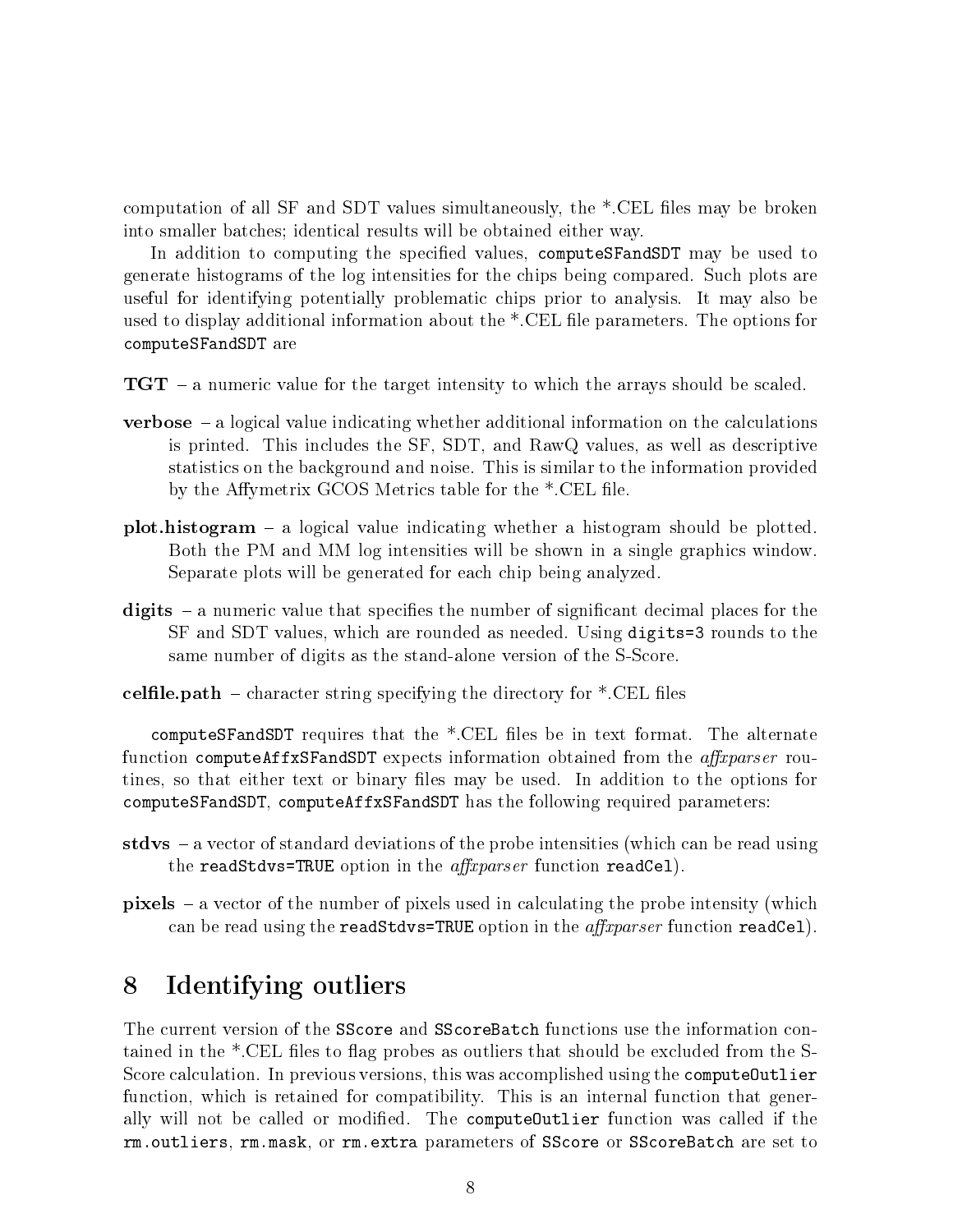TRUE. These parameters work as described in the  $affy$  documentation since they are passed to the ReadAffy function to identify outlier and mask probes. The return value from computeOutlier is a logical matrix the same size and order as the intensity matrix for the AffyBatch object. Each cell of the logical matrix contains a TRUE value if the corresponding intensity is identied as an outlier and excluded from the S-Score calculation; otherwise it contains FALSE.

### <span id="page-8-0"></span>9 Changes from the stand-alone version

The S-Score algorithm has been previously implemented as a stand-alone executable for the Windows operating system, using Borland Delphi. This version has been available from the Miles Laboratory at [http://www.brainchip.vcu.edu/expressionda.htm.](http://www.brainchip.vcu.edu/expressionda.htm) Users of the stand-alone version will notice small differences in results compared to the *sscore* package as it is implemented in R, though these should not significantly affect inferences regarding gene expression. The following lists identifies differences between the two implementations:

- 1. The stand-alone version excludes outlier, masked, and modied intensities from calculations when using  $*$ .CEL files. When using  $*$ .CSV files, the stand-alone program also excludes outlier, masked, and modified intensities *if the corresponding* \*.CEL file is present for obtaining this information. (The  $*$ .CSV file does not contain any information about which intensities are outlier, masked, or modified.) The default for the R package is *not* to exclude outlier, masked, or modified intensities, though this may be changed using various options. Note that, due to the way the  $affy$  package is implemented, it is not possible to exclude modified intensities using the sscore package.
- 2. The rounding methods are not identical for Borland Delphi and R, which can lead to slight differences in calculations. The difference is negligible for most of the S-Score calculations, and should be less than or equal to 0.001.
- 3. The SF and SDT calculations in the stand-alone version are performed using an independently developed algorithm. The original  $C++$  version uses natural logarithms, while the Delphi version uses base 10 logarithm. The *sscore* package uses a ported version of the Affymetrix algorithms described on the Affymetrix website <http://www.affymetrix.com> under Support -> Developer's Network -> Open Source -> MAS5 Stat SDK. Base 2 logarithms are used for these calculations.

A Java version of the S-Score algorithm is also under development. Differences between the Java version and the sscore package will be included after the Java version is released.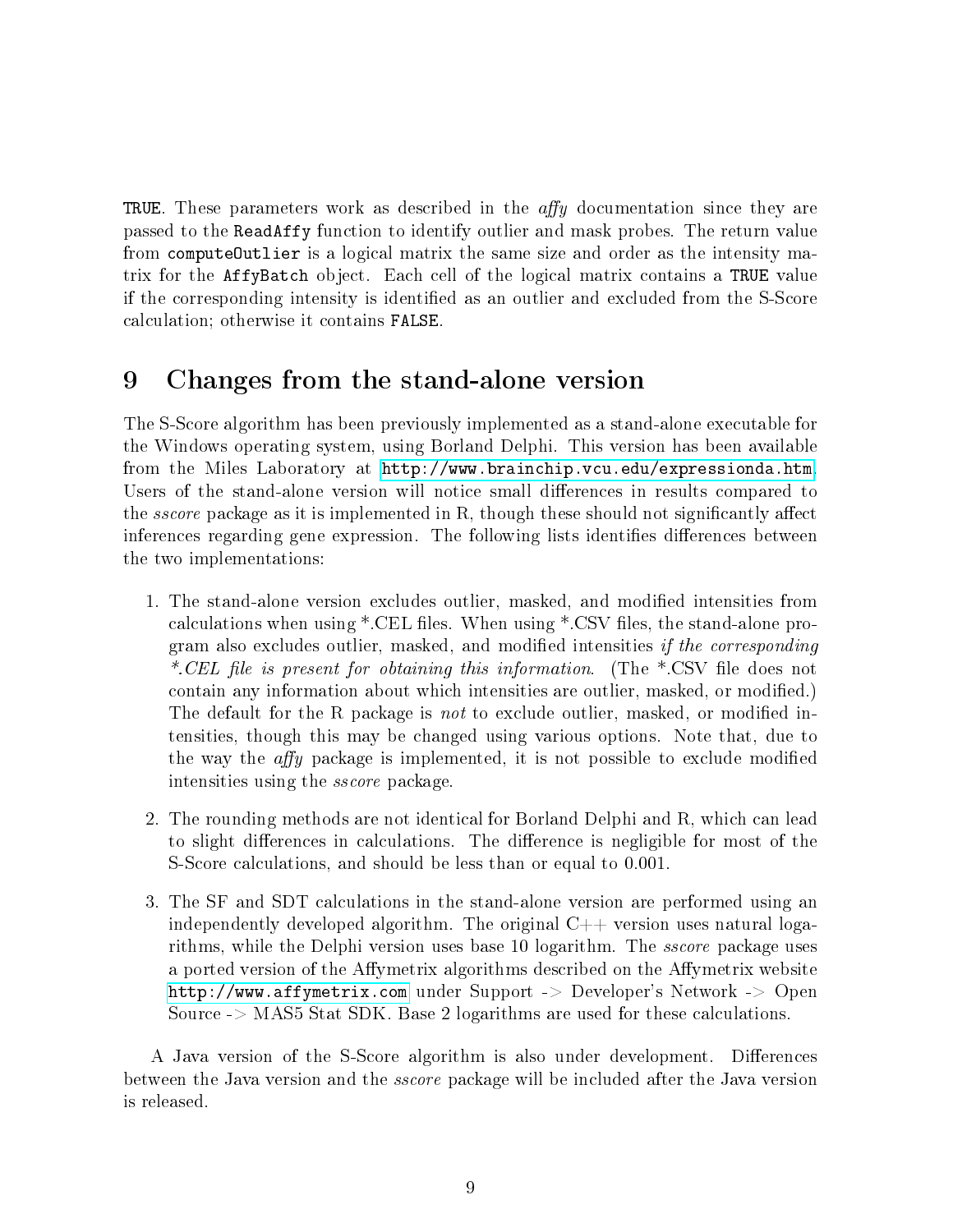#### <span id="page-9-0"></span>10 Version history

- 1.7.0 added routines to compute S-Scores for replicate chips within a 2-class comparison. Also updated functions to operate on the new ExpressionSet class, and changed routines for reading of binary \*.CEL files from *affragarser* to *affyio* due to stability problems with the former on the Macintosh PowerPC platform.
- **1.5.4** incorporated routines from the *affxparser* package for reading of binary \*.CEL files. Added option to specify \*.CEL file names in the SScore and SScoreBatch functions.
- 1.4.2 corrected a bug resulting in too many open file handles for large AffyBatch objects.
- 1.4.1 corrected a bug in assigning column names to exprSet object

1.4.0 first public release

1.0.0 initial development version

#### <span id="page-9-1"></span>11 Acknowledgements

The development of the S-Score algorithm and its original implementation in  $C++$  is the work of Dr. Li Zhang. The Delphi implementation of the S-Score algorithm is the work of Dr. Robnet Kerns. This work was partly supported by NLM F37 training grant LM008728 to Richard E. Kennedy and NIAAA research grant AA13678 to Michael F. Miles.

### References

- <span id="page-9-5"></span>Affymetrix. Statistical Algorithms Description Document. Technical report, Affymetrix, 2002.
- <span id="page-9-3"></span>Richard E. Kennedy, Kellie J. Archer, and Michael F. Miles. Empirical validation of the S-Score algorithm in the analysis of gene expression data. *BMC Bioinformatics*, 7: 154, 2006a.
- <span id="page-9-4"></span>Richard E. Kennedy, Robnet T. Kerns, Xiangrong Kong, Kellie J. Archer, and Michael F. Miles. SScore: An R package for detecting differential gene expression without gene expression summaries.  $Bioinformatics$ ,  $22(10):1272-1274$ ,  $2006b$ .
- <span id="page-9-2"></span>Robnet T. Kerns, Li Zhang, and Michael F. Miles. Application of the S-Score algorithm for analysis of oligonucleotide microarrays. Methods,  $31(3):274-281$ , 2003.